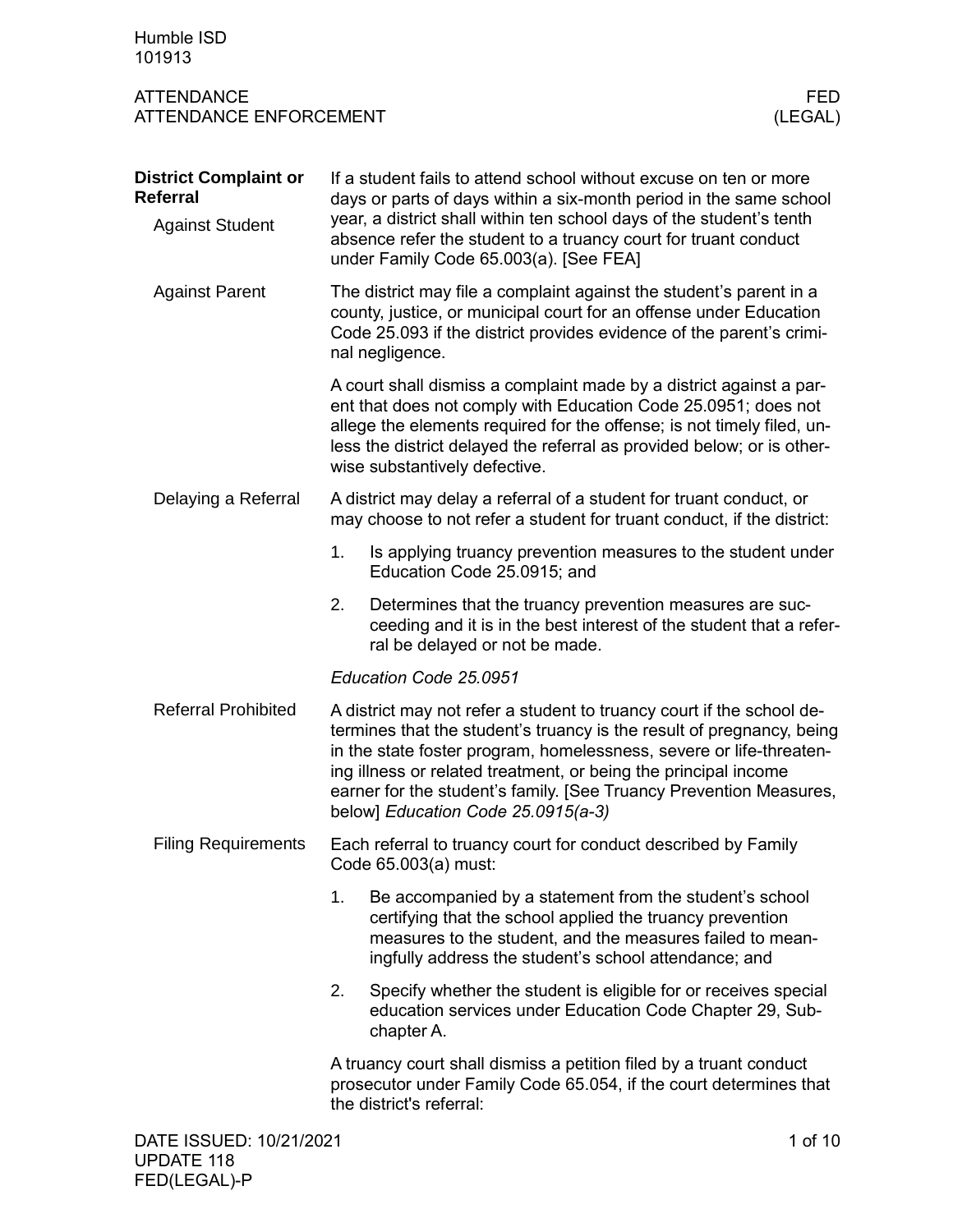|                                        | 1.                                                                                                                                                                                                                                                                      | Does not comply with the requirement above;                                                                                                                                                                                                                                                                                                                                                                                                                                                                                                                                                                                                          |  |  |  |  |  |
|----------------------------------------|-------------------------------------------------------------------------------------------------------------------------------------------------------------------------------------------------------------------------------------------------------------------------|------------------------------------------------------------------------------------------------------------------------------------------------------------------------------------------------------------------------------------------------------------------------------------------------------------------------------------------------------------------------------------------------------------------------------------------------------------------------------------------------------------------------------------------------------------------------------------------------------------------------------------------------------|--|--|--|--|--|
|                                        | 2.                                                                                                                                                                                                                                                                      | Does not satisfy the elements required for truant conduct;                                                                                                                                                                                                                                                                                                                                                                                                                                                                                                                                                                                           |  |  |  |  |  |
|                                        | 3.                                                                                                                                                                                                                                                                      | Is not timely filed, unless the school district delayed the refer-<br>ral as provided above [see Delaying a Referral, above]; or                                                                                                                                                                                                                                                                                                                                                                                                                                                                                                                     |  |  |  |  |  |
|                                        | 4.                                                                                                                                                                                                                                                                      | Is otherwise substantively defective.                                                                                                                                                                                                                                                                                                                                                                                                                                                                                                                                                                                                                |  |  |  |  |  |
|                                        | Education Code $25.0915(b)$ , (c)                                                                                                                                                                                                                                       |                                                                                                                                                                                                                                                                                                                                                                                                                                                                                                                                                                                                                                                      |  |  |  |  |  |
| <b>Expunction of</b><br><b>Records</b> | An individual who was convicted of a truancy offense under former<br>Education Code 25.094 or has had a complaint for a truancy of-<br>fense dismissed is entitled to have the conviction or complaint and<br>records relating to the conviction or complaint expunged. |                                                                                                                                                                                                                                                                                                                                                                                                                                                                                                                                                                                                                                                      |  |  |  |  |  |
|                                        | purpose.                                                                                                                                                                                                                                                                | Regardless of whether the individual has filed a petition for expunc-<br>tion, the court in which the individual was convicted or a complaint<br>for a truancy offense was filed shall order the conviction, com-<br>plaints, verdicts, sentences, and other documents relating to the of-<br>fense, including any documents in the possession of a district or<br>law enforcement agency, to be expunged from the individual's rec-<br>ord. After entry of the order, the individual is released from all disa-<br>bilities resulting from the conviction or complaint, and the convic-<br>tion or complaint may not be shown or made known for any |  |  |  |  |  |
|                                        | Code of Crim. Proc. 45.0541                                                                                                                                                                                                                                             |                                                                                                                                                                                                                                                                                                                                                                                                                                                                                                                                                                                                                                                      |  |  |  |  |  |
| <b>Attendance Officer</b>              | A board may select a school attendance officer. A school attend-<br>ance officer also may be selected by two or more boards to serve<br>their districts jointly. Education Code 25.088                                                                                  |                                                                                                                                                                                                                                                                                                                                                                                                                                                                                                                                                                                                                                                      |  |  |  |  |  |
|                                        | ers, below]                                                                                                                                                                                                                                                             | In districts where no attendance officer has been selected, the su-<br>perintendent and the peace officers in a district shall perform the<br>duties of attendance officer, but no additional compensation shall<br>be paid for the services. Education Code 25.090 [See Peace Offic-                                                                                                                                                                                                                                                                                                                                                                |  |  |  |  |  |
| <b>Powers and Duties</b>               | An attendance officer employed by a district who is not commis-<br>sioned as a peace officer has the following powers and duties with<br>respect to enforcement of compulsory school attendance require-<br>ments:                                                      |                                                                                                                                                                                                                                                                                                                                                                                                                                                                                                                                                                                                                                                      |  |  |  |  |  |
|                                        | 1.<br>ficer;                                                                                                                                                                                                                                                            | To investigate each case of a violation of the compulsory<br>school attendance requirements referred to the attendance of-                                                                                                                                                                                                                                                                                                                                                                                                                                                                                                                           |  |  |  |  |  |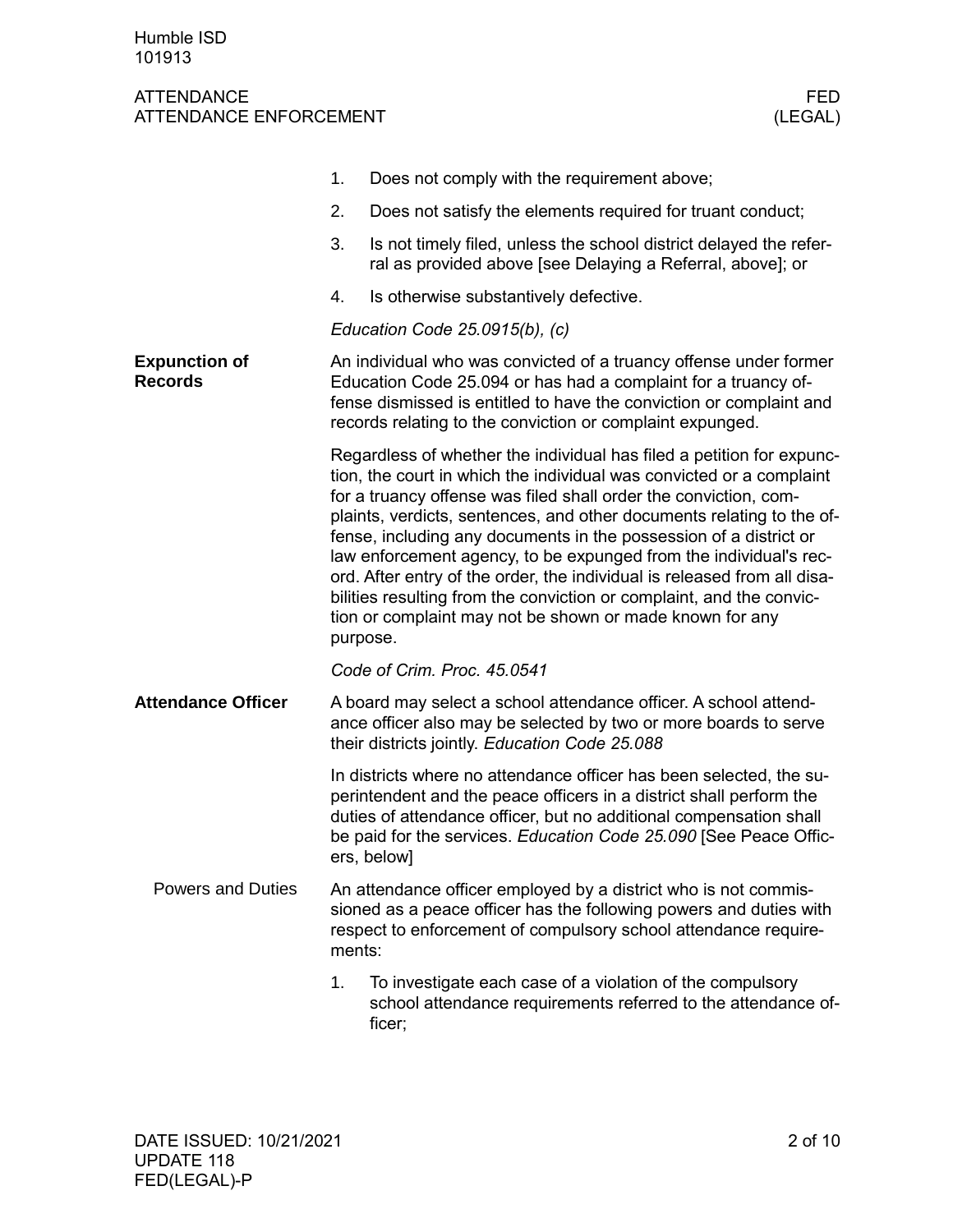|                       | 2.                                                                                                                                                              | To enforce compulsory school attendance requirements by<br>applying truancy prevention measures adopted under Educa-<br>tion Code 25.0915 to the student and if the measures fail to<br>meaningfully address the student's conduct:                                                               |                                                                                                                                                                                                                                     |  |  |  |  |
|-----------------------|-----------------------------------------------------------------------------------------------------------------------------------------------------------------|---------------------------------------------------------------------------------------------------------------------------------------------------------------------------------------------------------------------------------------------------------------------------------------------------|-------------------------------------------------------------------------------------------------------------------------------------------------------------------------------------------------------------------------------------|--|--|--|--|
|                       |                                                                                                                                                                 | a.                                                                                                                                                                                                                                                                                                | Referring the student to a truancy court if the student<br>has unexcused absences for the amount of time speci-<br>fied under Family Code 65.003(a); and                                                                            |  |  |  |  |
|                       |                                                                                                                                                                 | b.                                                                                                                                                                                                                                                                                                | Filing a complaint in a county, justice, or municipal court<br>against a parent who violates Education Code 25.093;                                                                                                                 |  |  |  |  |
|                       | 3.                                                                                                                                                              |                                                                                                                                                                                                                                                                                                   | To monitor school attendance compliance by each student in-<br>vestigated by the officer;                                                                                                                                           |  |  |  |  |
|                       | 4.                                                                                                                                                              | To maintain an investigative record on each compulsory<br>school attendance requirement violation and related court ac-<br>tion and, at the request of a court, the board, or the Commis-<br>sioner, to provide a record to the individual or entity request-<br>ing the record;                  |                                                                                                                                                                                                                                     |  |  |  |  |
|                       | 5.                                                                                                                                                              | To make a home visit or otherwise contact the parent of a stu-<br>dent who is in violation of compulsory school attendance re-<br>quirements, except that the attendance officer may not enter<br>a residence without permission of the parent or of the owner<br>or tenant of the residence; and |                                                                                                                                                                                                                                     |  |  |  |  |
|                       | 6.                                                                                                                                                              |                                                                                                                                                                                                                                                                                                   | At the request of a parent, to escort a student from any loca-<br>tion to a school campus to ensure the student's compliance<br>with compulsory school attendance requirements.                                                     |  |  |  |  |
|                       | Education Code 25.091(b)                                                                                                                                        |                                                                                                                                                                                                                                                                                                   |                                                                                                                                                                                                                                     |  |  |  |  |
| <b>Peace Officers</b> | A peace officer serving as an attendance officer has the following<br>powers and duties concerning enforcement of compulsory school<br>attendance requirements: |                                                                                                                                                                                                                                                                                                   |                                                                                                                                                                                                                                     |  |  |  |  |
|                       | 1.                                                                                                                                                              | To investigate each case of a violation of compulsory school<br>attendance requirements referred to the peace officer;                                                                                                                                                                            |                                                                                                                                                                                                                                     |  |  |  |  |
|                       | 2.                                                                                                                                                              |                                                                                                                                                                                                                                                                                                   | To enforce compulsory school attendance requirements by<br>applying truancy prevention measures adopted under Educa-<br>tion Code 25.0915 to the student and if the measures fail to<br>meaningfully address the student's conduct: |  |  |  |  |
|                       |                                                                                                                                                                 | a.                                                                                                                                                                                                                                                                                                | Referring the student to a truancy court if the student<br>has unexcused absences for the amount of time speci-<br>fied under Family Code 65.003(a); or                                                                             |  |  |  |  |
|                       |                                                                                                                                                                 | b.                                                                                                                                                                                                                                                                                                | Filing a complaint in a county, justice, or municipal court<br>against a parent who violates Education Code 25.093;                                                                                                                 |  |  |  |  |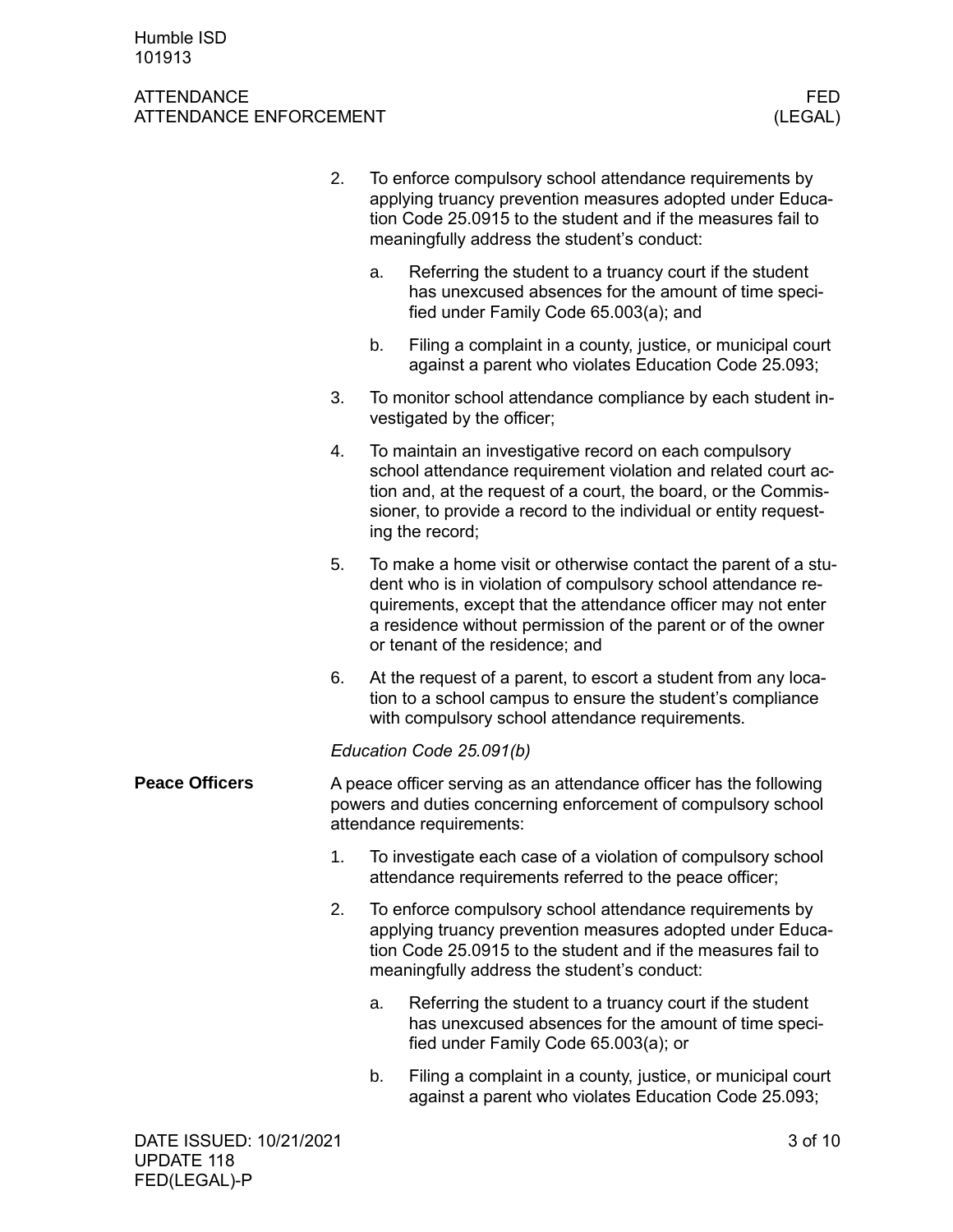|                                              | 3.                                                                                                                                                                                                                                                                                                                                                        |                                                                                                                                                                                                                                                                                                                                                                                                                |                                                                                                                                                                                                                                                    | To serve court-ordered legal process;                                                                                                                                                                                                                                                |  |  |
|----------------------------------------------|-----------------------------------------------------------------------------------------------------------------------------------------------------------------------------------------------------------------------------------------------------------------------------------------------------------------------------------------------------------|----------------------------------------------------------------------------------------------------------------------------------------------------------------------------------------------------------------------------------------------------------------------------------------------------------------------------------------------------------------------------------------------------------------|----------------------------------------------------------------------------------------------------------------------------------------------------------------------------------------------------------------------------------------------------|--------------------------------------------------------------------------------------------------------------------------------------------------------------------------------------------------------------------------------------------------------------------------------------|--|--|
|                                              | 4.                                                                                                                                                                                                                                                                                                                                                        |                                                                                                                                                                                                                                                                                                                                                                                                                | To review school attendance records for compliance by each<br>student investigated by the officer;                                                                                                                                                 |                                                                                                                                                                                                                                                                                      |  |  |
|                                              | 5.                                                                                                                                                                                                                                                                                                                                                        |                                                                                                                                                                                                                                                                                                                                                                                                                |                                                                                                                                                                                                                                                    | To maintain an investigative record on each compulsory<br>school attendance requirement violation and related court ac-<br>tion and, at the request of a court, the board, or the Commis-<br>sioner, to provide a record to the individual or entity request-<br>ing the record; and |  |  |
|                                              | 6.                                                                                                                                                                                                                                                                                                                                                        | To make a home visit or otherwise contact the parent of a stu-<br>dent who is in violation of compulsory school attendance re-<br>quirements, except that a peace officer may not enter a resi-<br>dence without the permission of the parent of a student<br>required to attend school or of the tenant or owner of the resi-<br>dence except to lawfully serve court-ordered legal process on<br>the parent. |                                                                                                                                                                                                                                                    |                                                                                                                                                                                                                                                                                      |  |  |
|                                              | A peace officer who has probable cause to believe that a child is in<br>violation of the compulsory attendance law may take the child into<br>custody for the purpose of returning the child to the school campus<br>of the child to ensure the child's compliance with compulsory at-<br>tendance requirements.                                          |                                                                                                                                                                                                                                                                                                                                                                                                                |                                                                                                                                                                                                                                                    |                                                                                                                                                                                                                                                                                      |  |  |
|                                              | Education Code $25.091(a)$ , (b-1)                                                                                                                                                                                                                                                                                                                        |                                                                                                                                                                                                                                                                                                                                                                                                                |                                                                                                                                                                                                                                                    |                                                                                                                                                                                                                                                                                      |  |  |
| <b>Truancy Prevention</b><br><b>Measures</b> | A district shall adopt truancy prevention measures designed to ad-<br>dress student conduct related to truancy in the school setting be-<br>fore the student engages in conduct described by Family Code<br>65.003 and minimize the need for referrals to truancy court for con-<br>duct described by Family Code 65.003(a). Education Code<br>25.0915(a) |                                                                                                                                                                                                                                                                                                                                                                                                                |                                                                                                                                                                                                                                                    |                                                                                                                                                                                                                                                                                      |  |  |
|                                              | A district shall take one or more of the following actions as a tru-<br>ancy prevention measure:                                                                                                                                                                                                                                                          |                                                                                                                                                                                                                                                                                                                                                                                                                |                                                                                                                                                                                                                                                    |                                                                                                                                                                                                                                                                                      |  |  |
|                                              |                                                                                                                                                                                                                                                                                                                                                           | 1. Impose:                                                                                                                                                                                                                                                                                                                                                                                                     |                                                                                                                                                                                                                                                    |                                                                                                                                                                                                                                                                                      |  |  |
|                                              |                                                                                                                                                                                                                                                                                                                                                           | a.                                                                                                                                                                                                                                                                                                                                                                                                             | A behavior improvement plan on the student that must<br>be signed by an employee of the school, that the district<br>has made a good faith effort to have signed by the stu-<br>dent and the student's parent or guardian, and that in-<br>cludes: |                                                                                                                                                                                                                                                                                      |  |  |
|                                              |                                                                                                                                                                                                                                                                                                                                                           |                                                                                                                                                                                                                                                                                                                                                                                                                | (1)                                                                                                                                                                                                                                                | A specific description of the behavior that is re-<br>quired or prohibited for the student;                                                                                                                                                                                          |  |  |
|                                              |                                                                                                                                                                                                                                                                                                                                                           |                                                                                                                                                                                                                                                                                                                                                                                                                | (2)                                                                                                                                                                                                                                                | The period for which the plan will be effective, not<br>to exceed 45 school days after the date the con-<br>tract becomes effective; or                                                                                                                                              |  |  |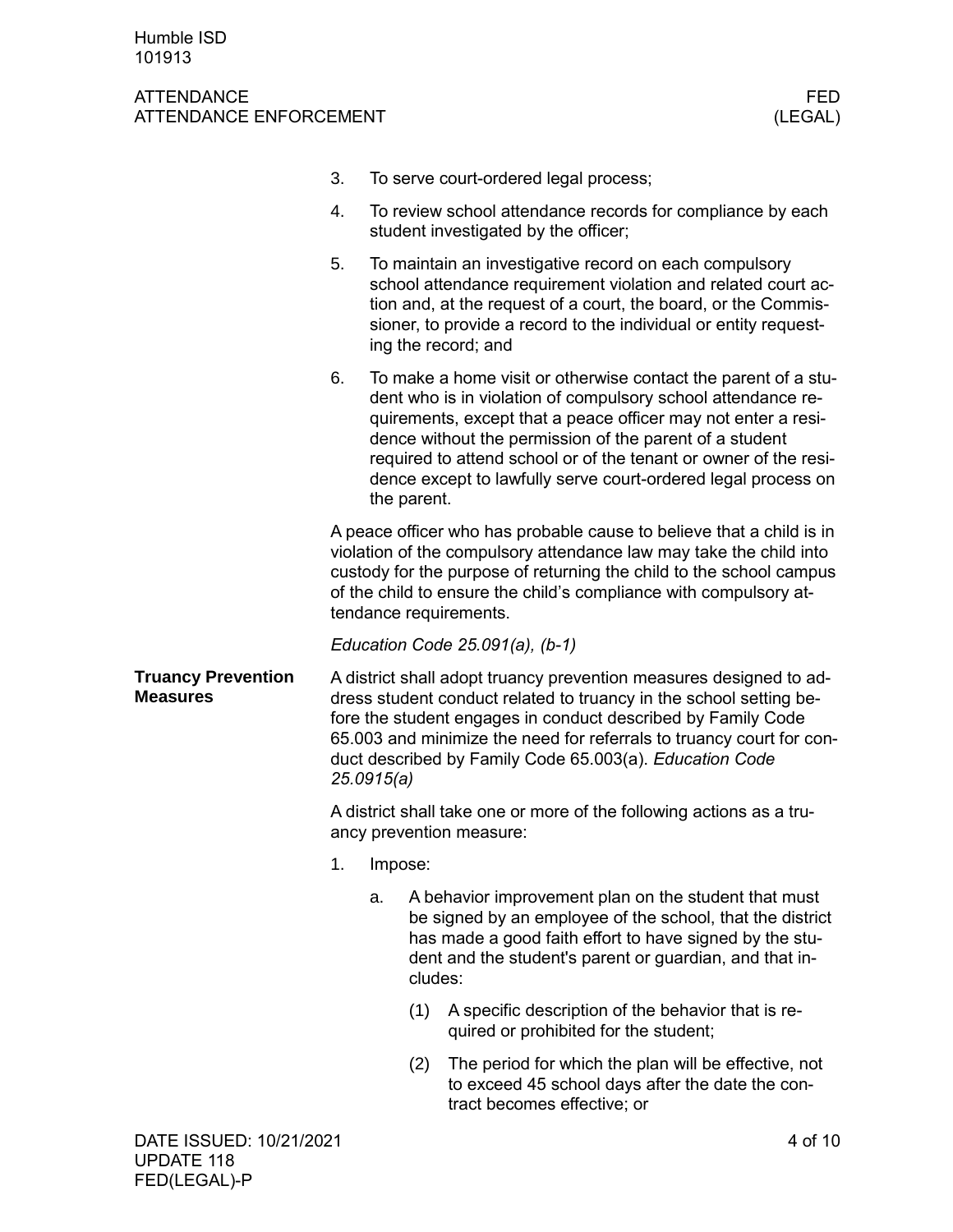|                   |                                                                                                                                |                                                                                                                                                                                                                                                                                                   | (3)                                                                                                                |                                                                                              | The penalties for additional absences, including ad-<br>ditional disciplinary action or the referral of the stu-<br>dent to a truancy court; or                                                                                                                                                                          |  |  |  |  |  |
|-------------------|--------------------------------------------------------------------------------------------------------------------------------|---------------------------------------------------------------------------------------------------------------------------------------------------------------------------------------------------------------------------------------------------------------------------------------------------|--------------------------------------------------------------------------------------------------------------------|----------------------------------------------------------------------------------------------|--------------------------------------------------------------------------------------------------------------------------------------------------------------------------------------------------------------------------------------------------------------------------------------------------------------------------|--|--|--|--|--|
|                   |                                                                                                                                | b.                                                                                                                                                                                                                                                                                                |                                                                                                                    |                                                                                              | School-based community service; or                                                                                                                                                                                                                                                                                       |  |  |  |  |  |
|                   | 2.                                                                                                                             | Refer the student to counseling, mediation, mentoring, a teen<br>court program, community-based services, or other in-school<br>or out-of-school services aimed at addressing the student's<br>truancy. A referral may include participation by the child's par-<br>ent or guardian if necessary. |                                                                                                                    |                                                                                              |                                                                                                                                                                                                                                                                                                                          |  |  |  |  |  |
|                   |                                                                                                                                | A school district shall offer additional counseling to a student and<br>may not refer the student to truancy court if the school determines<br>that the student's truancy is the result of:                                                                                                       |                                                                                                                    |                                                                                              |                                                                                                                                                                                                                                                                                                                          |  |  |  |  |  |
|                   | 1.                                                                                                                             | Pregnancy;                                                                                                                                                                                                                                                                                        |                                                                                                                    |                                                                                              |                                                                                                                                                                                                                                                                                                                          |  |  |  |  |  |
|                   | 2.                                                                                                                             | Being in the state foster program;                                                                                                                                                                                                                                                                |                                                                                                                    |                                                                                              |                                                                                                                                                                                                                                                                                                                          |  |  |  |  |  |
|                   | 3.                                                                                                                             | Homelessness;                                                                                                                                                                                                                                                                                     |                                                                                                                    |                                                                                              |                                                                                                                                                                                                                                                                                                                          |  |  |  |  |  |
|                   | 4.                                                                                                                             | Severe or life-threatening illness or related treatment; or                                                                                                                                                                                                                                       |                                                                                                                    |                                                                                              |                                                                                                                                                                                                                                                                                                                          |  |  |  |  |  |
|                   | 5.                                                                                                                             | Being the principal income earner for the student's family.                                                                                                                                                                                                                                       |                                                                                                                    |                                                                                              |                                                                                                                                                                                                                                                                                                                          |  |  |  |  |  |
|                   |                                                                                                                                |                                                                                                                                                                                                                                                                                                   | on the student.                                                                                                    |                                                                                              | If a student fails to attend school without excuse on three or more<br>days or parts of days within a four-week period but does not fail to<br>attend school for the time described by Education Code<br>25.0951(a), the district shall initiate truancy prevention measures                                             |  |  |  |  |  |
|                   |                                                                                                                                | Education Code 25.0915                                                                                                                                                                                                                                                                            |                                                                                                                    |                                                                                              |                                                                                                                                                                                                                                                                                                                          |  |  |  |  |  |
| Minimum Standards | The minimum standards for the truancy prevention measures im-<br>plemented by a district under Education Code 25.0915 include: |                                                                                                                                                                                                                                                                                                   |                                                                                                                    |                                                                                              |                                                                                                                                                                                                                                                                                                                          |  |  |  |  |  |
|                   | 1.                                                                                                                             |                                                                                                                                                                                                                                                                                                   |                                                                                                                    |                                                                                              | Identifying the root cause of the student's unexcused ab-<br>sences and actions to address each cause;                                                                                                                                                                                                                   |  |  |  |  |  |
|                   | 2.                                                                                                                             |                                                                                                                                                                                                                                                                                                   | Maintaining ongoing communication with students and par-<br>ents on the actions to be taken to improve attendance; |                                                                                              |                                                                                                                                                                                                                                                                                                                          |  |  |  |  |  |
|                   | 3.                                                                                                                             |                                                                                                                                                                                                                                                                                                   |                                                                                                                    | Establishing reasonable timelines for completion of the tru-<br>ancy prevention measure; and |                                                                                                                                                                                                                                                                                                                          |  |  |  |  |  |
|                   | 4.                                                                                                                             |                                                                                                                                                                                                                                                                                                   |                                                                                                                    |                                                                                              | Establishing procedures to notify the admission, review, and<br>dismissal committee or the Section 504 committee of attend-<br>ance issues relating to a student with a disability and ensure<br>that the committee considers whether the student's attend-<br>ance issues warrant an evaluation, a reevaluation, and/or |  |  |  |  |  |
|                   |                                                                                                                                |                                                                                                                                                                                                                                                                                                   |                                                                                                                    |                                                                                              |                                                                                                                                                                                                                                                                                                                          |  |  |  |  |  |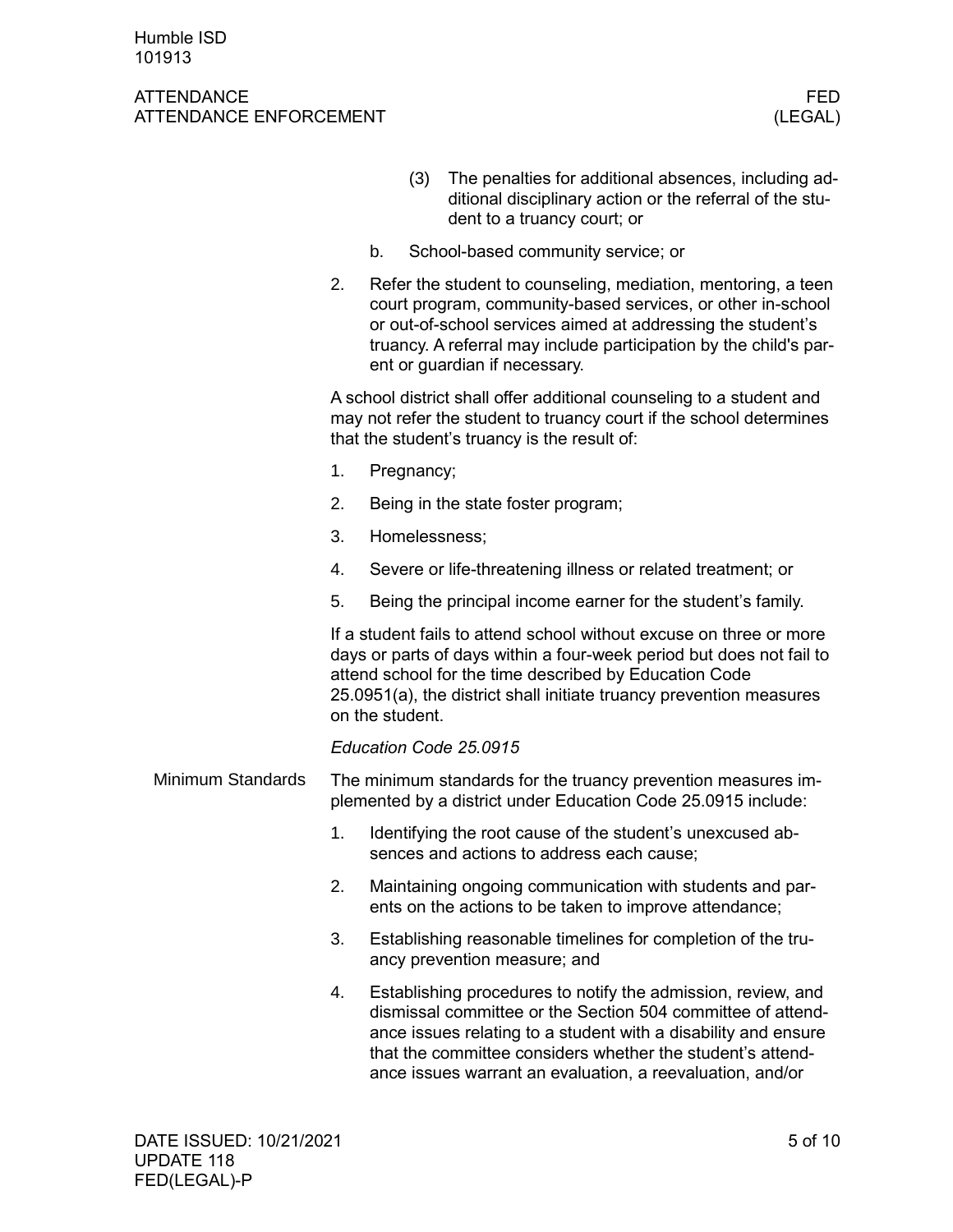## ATTENDANCE FED ATTENDANCE ENFORCEMENT (LEGAL)

modifications to the student's individualized education program or Section 504 plan, as appropriate.

*19 TAC 129.1043*

| <b>Best Practices</b> |                | A district shall consider the following best practices for truancy pre-<br>vention measures:                                                                                                                                                                                                                                                                                                                                        |  |  |  |  |  |
|-----------------------|----------------|-------------------------------------------------------------------------------------------------------------------------------------------------------------------------------------------------------------------------------------------------------------------------------------------------------------------------------------------------------------------------------------------------------------------------------------|--|--|--|--|--|
|                       | 1 <sub>1</sub> | Develop an attendance policy that clearly outlines require-<br>ments related to truancy in accordance with Education Code,<br>Chapter 25, Subchapter C, and communicate this information<br>to parents at the beginning of the year.                                                                                                                                                                                                |  |  |  |  |  |
|                       | 2.             | Create a culture of attendance that includes training staff to<br>talk with students and parents about the attendance policy<br>and the root causes of unexcused absences.                                                                                                                                                                                                                                                          |  |  |  |  |  |
|                       | 3.             | Create incentives for perfect attendance and improved attend-<br>ance.                                                                                                                                                                                                                                                                                                                                                              |  |  |  |  |  |
|                       | 4.             | Educate students and their families on the positive impact of<br>school attendance on performance.                                                                                                                                                                                                                                                                                                                                  |  |  |  |  |  |
|                       | 5.             | Provide opportunities for students and parents to address<br>causes of absence and/or truancy with district staff and link<br>families to relevant community programs and support.                                                                                                                                                                                                                                                  |  |  |  |  |  |
|                       | 6.             | Develop collaborative partnerships, including planning, refer-<br>ral and cross-training opportunities, between appropriate<br>school staff, attendance officers, program-related liaisons,<br>and external partners, such as court representatives, commu-<br>nity and faith-based organizations, state or locally funded<br>community programs for truancy intervention or prevention,<br>and law enforcement to assist students. |  |  |  |  |  |
|                       | 7.             | Determine root causes of unexcused absences and review<br>campus- and district-level data on unexcused absences to<br>identify systemic issues that affect attendance.                                                                                                                                                                                                                                                              |  |  |  |  |  |
|                       | 8.             | Use existing school programs such as Communities in<br>Schools, 21st Century Community Learning Centers, restora-<br>tive discipline, and positive behavior interventions and sup-<br>ports (PBIS) to provide students and their parents with ser-<br>vices.                                                                                                                                                                        |  |  |  |  |  |
|                       | 9.             | At the beginning of each school year, conduct a needs as-<br>sessment and identify and list or man services and programs                                                                                                                                                                                                                                                                                                            |  |  |  |  |  |

sessment and identify and list, or map, services and programs available within the district and the community that a school, a student, or a student's parent or guardian may access to ad-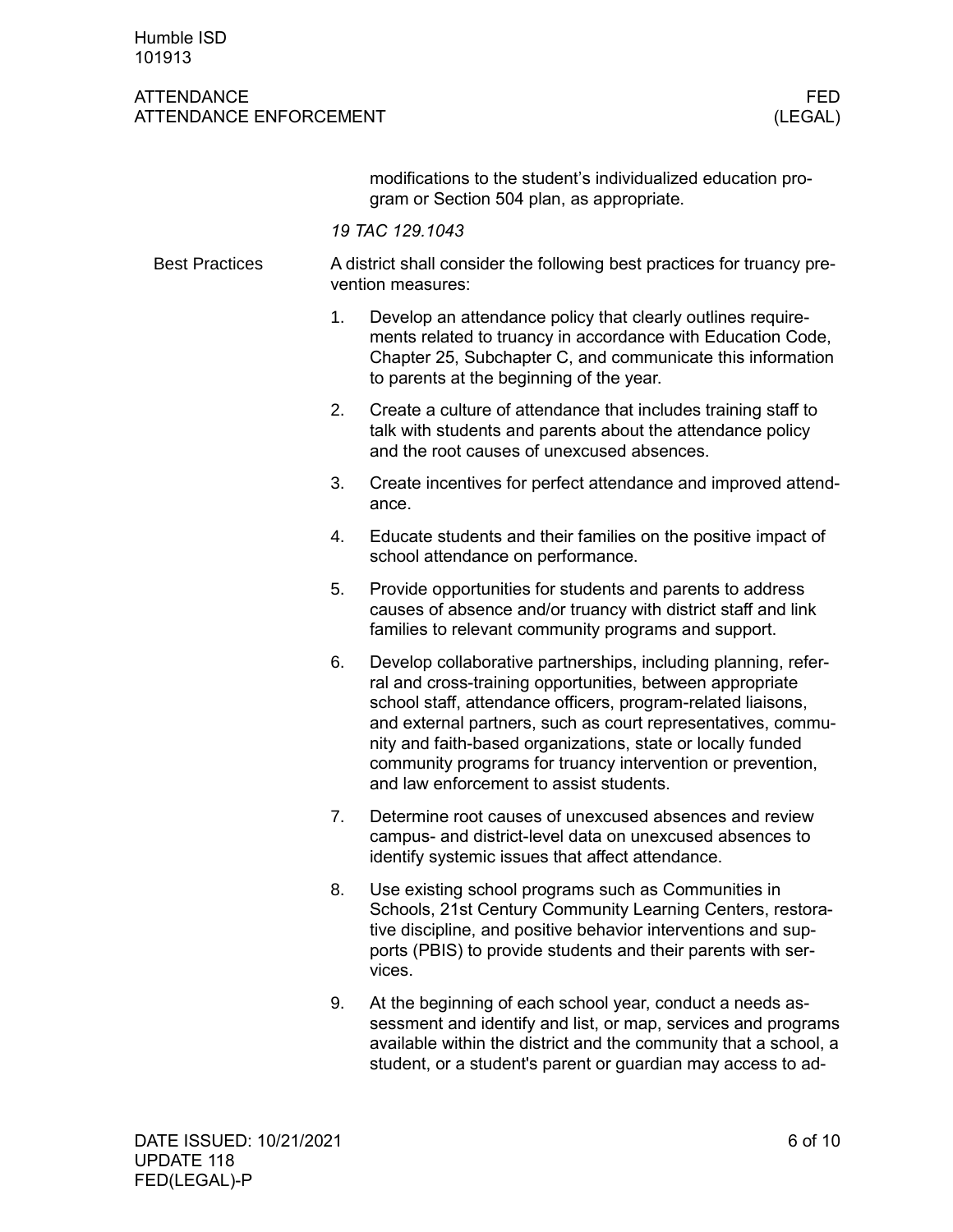#### ATTENDANCE FEDERAL EXPERIMENT WAS SERVED FOR A SERVED OF THE SERVED OF THE SERVED OF THE SERVED OF THE SERVED OF THE SERVED OF THE SERVED OF THE SERVED OF THE SERVED OF THE SERVED OF THE SERVED OF THE SERVED OF THE SERVED ATTENDANCE ENFORCEMENT (LEGAL)

dress the student's barriers to attendance and make the information available to staff, students, and parents. The information must include, but is not limited to:

- a. Services for pregnant and parenting students;
- b. Services for students experiencing homelessness;
- c. Services for students in foster care;
- d. Federal programs including, but not limited to, Title 1, Part A, of the Elementary and Secondary Education Act;
- e. State programs including, but not limited to, state compensatory education programs;
- f. Dropout prevention programs and programs for "at risk" youth;
- g. Programs that occur outside of school time;
- h. Counseling services;
- i. Tutoring programs and services available at no or low cost;
- j. Mental health services;
- k. Alcohol and substance abuse prevention and treatment programs;
- l. Mentoring programs and services;
- m. Juvenile justice services and programs;
- n. Child welfare services and programs;
- o. Other state or locally funded programs for truancy prevention and intervention; and
- p. Other supportive services that are locally available for students and families through faith-based organizations, local governments, and community-based organizations.
- 10. After identifying and listing, or mapping, services available in the district and community, school districts should target any new resources, programs, or services to gaps in services identified during the needs assessment.
- 11. School districts should ensure that personnel, including truancy prevention facilitators or juvenile case managers, attendance officers, McKinney-Vento (homeless) liaisons, foster care liaisons, Title IX coordinators, 504 coordinators, preg-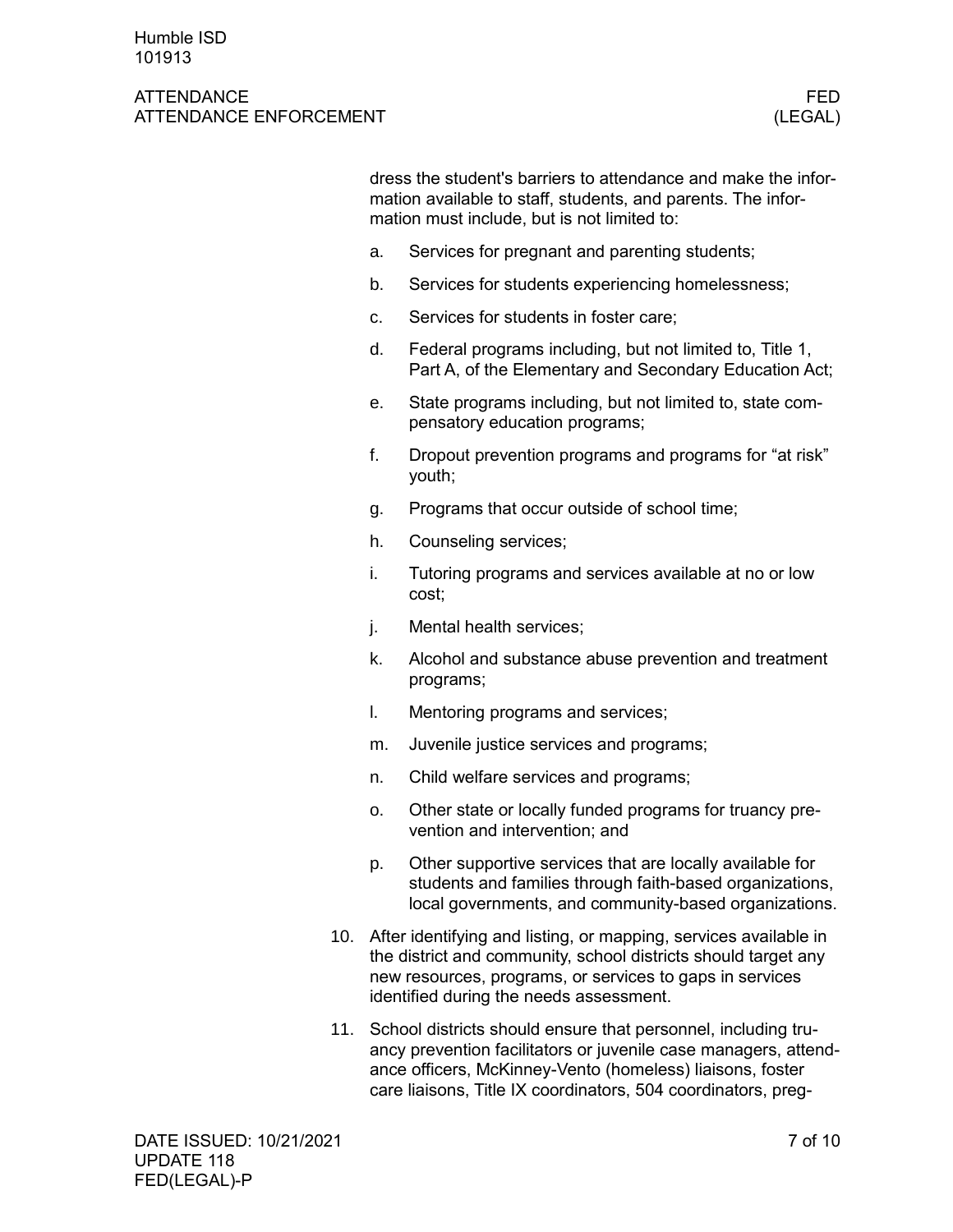|                                                                                              |                                                                                                                     | nancy and parenting coordinators, dropout prevention coordi-<br>nators, special education staff, and other appropriate student<br>services personnel, meet to contribute to the needs assess-<br>ment, discuss opportunities to work together, and identify<br>strategies to coordinate both internally and externally to ad-<br>dress students' attendance barriers.                                                                                                                                                                                                                                                                                                                                                                                                                                                                                                                                                                                                                                                                                                                                                                                                                                                                                                                                                                |  |  |  |  |
|----------------------------------------------------------------------------------------------|---------------------------------------------------------------------------------------------------------------------|--------------------------------------------------------------------------------------------------------------------------------------------------------------------------------------------------------------------------------------------------------------------------------------------------------------------------------------------------------------------------------------------------------------------------------------------------------------------------------------------------------------------------------------------------------------------------------------------------------------------------------------------------------------------------------------------------------------------------------------------------------------------------------------------------------------------------------------------------------------------------------------------------------------------------------------------------------------------------------------------------------------------------------------------------------------------------------------------------------------------------------------------------------------------------------------------------------------------------------------------------------------------------------------------------------------------------------------|--|--|--|--|
|                                                                                              | In determining services offered to students identified in Education<br>Code 25.091(a-3), a district shall consider: |                                                                                                                                                                                                                                                                                                                                                                                                                                                                                                                                                                                                                                                                                                                                                                                                                                                                                                                                                                                                                                                                                                                                                                                                                                                                                                                                      |  |  |  |  |
|                                                                                              | 1.                                                                                                                  | Offering an optional flexible school day program and evening<br>and online alternatives;                                                                                                                                                                                                                                                                                                                                                                                                                                                                                                                                                                                                                                                                                                                                                                                                                                                                                                                                                                                                                                                                                                                                                                                                                                             |  |  |  |  |
|                                                                                              | 2.                                                                                                                  | Working with businesses that employ students to help stu-<br>dents coordinate job and school responsibilities; and                                                                                                                                                                                                                                                                                                                                                                                                                                                                                                                                                                                                                                                                                                                                                                                                                                                                                                                                                                                                                                                                                                                                                                                                                   |  |  |  |  |
|                                                                                              | 3.                                                                                                                  | Offering before school, after school, and/or Saturday preven-<br>tion or intervention programs or services that implement best<br>and promising practices.                                                                                                                                                                                                                                                                                                                                                                                                                                                                                                                                                                                                                                                                                                                                                                                                                                                                                                                                                                                                                                                                                                                                                                           |  |  |  |  |
|                                                                                              |                                                                                                                     | 19 TAC 129.1045                                                                                                                                                                                                                                                                                                                                                                                                                                                                                                                                                                                                                                                                                                                                                                                                                                                                                                                                                                                                                                                                                                                                                                                                                                                                                                                      |  |  |  |  |
| Sanctions                                                                                    |                                                                                                                     | An aggrieved party may file a written complaint with the Texas Edu-<br>cation Agency (TEA) regarding an allegation that a district has<br>failed to comply with Education Code 25.0915 or 19 Administrative<br>Code Chapter 129, Subchapter BB related to truancy prevention<br>measures. TEA may request that a district provide documentation<br>regarding its compliance in response to a complaint. If, after a re-<br>view of this documentation or a district's failure to provide this doc-<br>umentation, TEA determines that the district is not in compliance<br>with required truancy prevention measure provisions, TEA may is-<br>sue a preliminary report of its findings to the district in accordance<br>with 19 Administrative Code 157.1122 (Notice). A district may re-<br>quest in writing an informal review of TEA's preliminary report in<br>accordance with 19 Administrative Code 157.1123 (Informal Re-<br>view). Following the informal review, or if no informal review is re-<br>quested by the deadline, a final report will be issued. The commis-<br>sioner of education may implement any sanction listed in<br>Education Code 39.102(a) against a district found to be out of com-<br>pliance with Education Code 25.0915 or 19 Administrative Code<br>Chapter 129, Subchapter BB. 19 TAC 129.1047 |  |  |  |  |
| <b>Truancy Prevention</b><br><b>Facilitator or</b><br><b>Juvenile Case</b><br><b>Manager</b> |                                                                                                                     | A district shall employ a truancy prevention facilitator or juvenile<br>case manager to implement the truancy prevention measures re-<br>quired by Education Code 25.0915 and any other effective truancy<br>prevention measures as determined by the district or campus. At<br>least annually, the truancy prevention facilitator shall meet to dis-<br>cuss effective truancy prevention measures with a case manager                                                                                                                                                                                                                                                                                                                                                                                                                                                                                                                                                                                                                                                                                                                                                                                                                                                                                                              |  |  |  |  |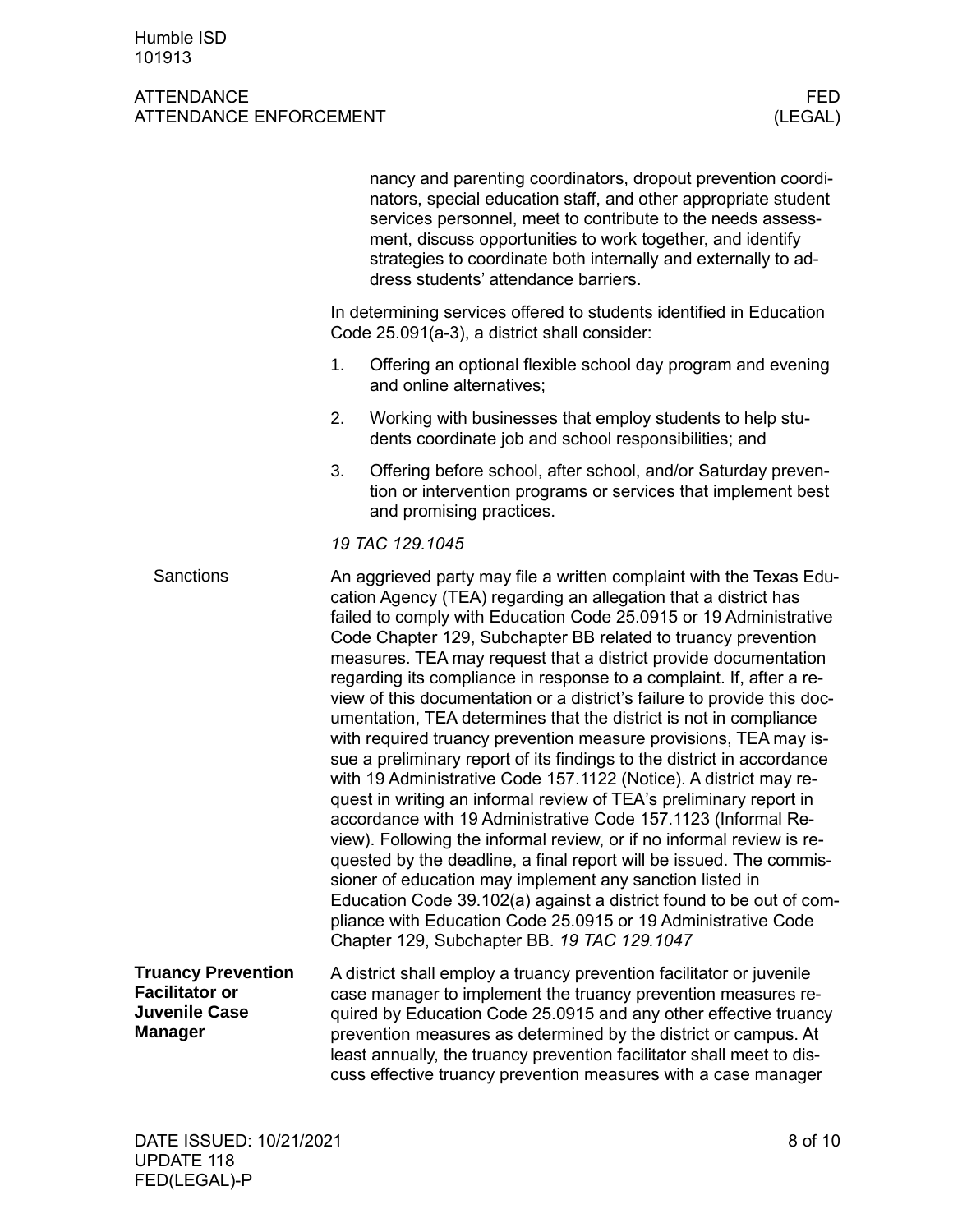## ATTENDANCE FEDERAL EXPERIMENT WAS SERVED FOR A SERVED OF THE SERVED OF THE SERVED OF THE SERVED OF THE SERVED OF THE SERVED OF THE SERVED OF THE SERVED OF THE SERVED OF THE SERVED OF THE SERVED OF THE SERVED OF THE SERVED ATTENDANCE ENFORCEMENT **ATTENDANCE** CHECKLINE

or other individual designated by a truancy court to provide services to students of the district in truancy cases.

Instead of employing a truancy prevention facilitator, a school district may designate an existing district employee or juvenile case manager to implement the truancy prevention measures and any other effective truancy prevention measures as determined by the district or campus.

## *Education Code 25.0915(d), (e)*

On approval of the board, a district may employ or agree in accordance with Government Code Chapter 791, with any appropriate governmental entity to jointly employ or to jointly contribute to the costs of another entity employing:

- 1. A case manager to provide services in cases involving juvenile offenders who are before a court consistent with the court's statutory powers or referred to a court by a school administrator or designee for misconduct that would otherwise be within the court's statutory powers prior to a case being filed, with the consent of the juvenile and the juvenile's parents or guardians; or
- 2. One or more juvenile case managers who shall assist the court in administering the court's juvenile docket and in supervising the court's orders in juvenile cases, and may provide prevention services to a child considered at risk of entering the juvenile justice system, and intervention services to juveniles engaged in misconduct before cases are filed, excluding traffic offenses.

A district that jointly employs a case manager in accordance with Government Code Chapter 791 employs a juvenile case manager for purposes of Code of Criminal Procedure Chapter 102 and Government Code Chapter 102.

*Code of Criminal Procedure 45.056(a), (c)*

- A district may apply to the criminal justice division of the governor's office for reimbursements of the costs of employing a juvenile case manager. The district may pay the salary and benefits of a juvenile case manager and the costs of training, travel, office supplies, and other necessary expenses relating to the position of the juvenile case manager from the local truancy prevention and diversion fund established under Local Government Code 134.156. *Code of Criminal Procedure 45.056(b)* Funding
- A juvenile case manager employed jointly under Government Code Chapter 791 shall give priority to cases brought under Education Priority